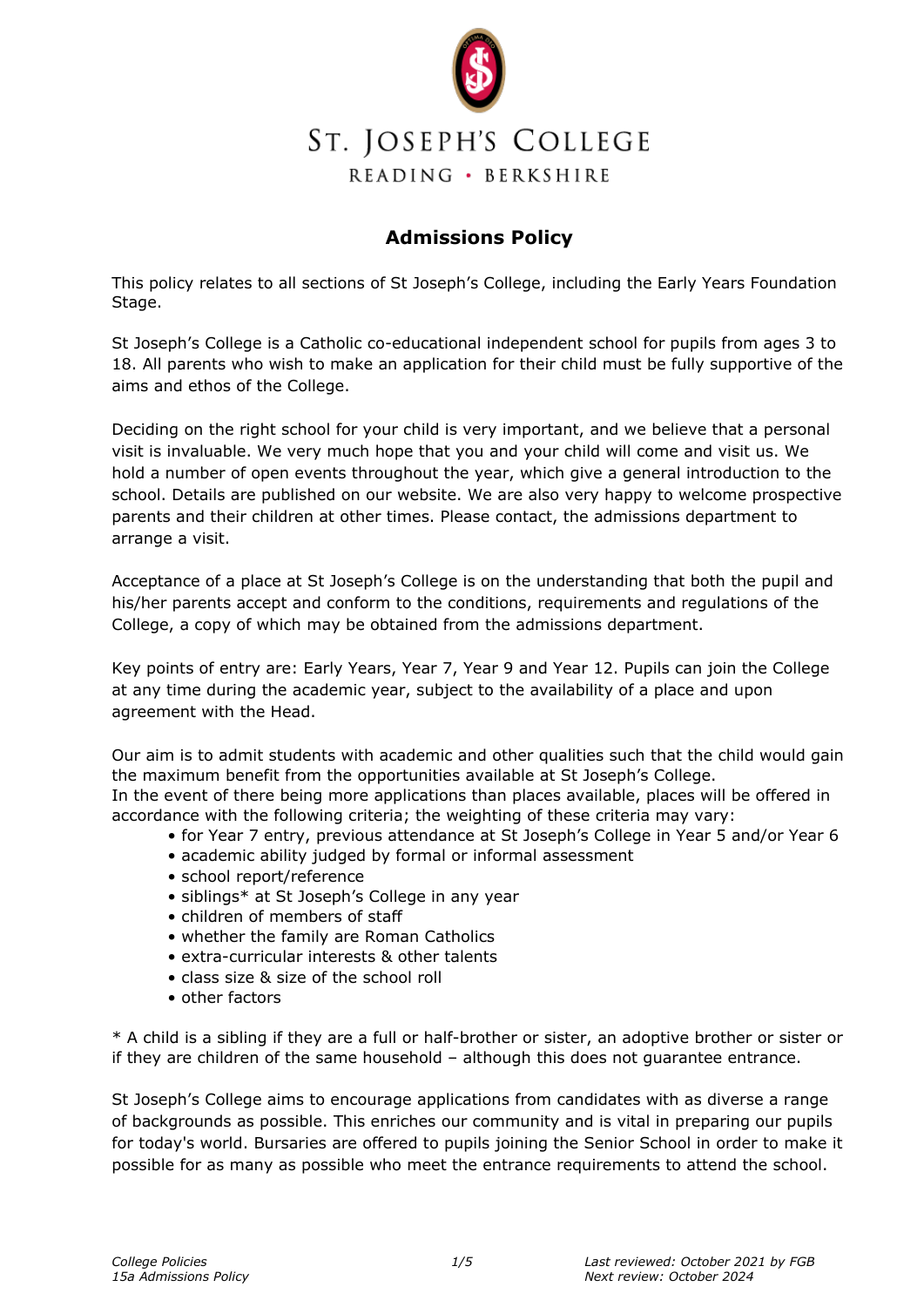

Further details about the provision for bursaries are described in the Bursary Policy which is available on the College website or from the Admissions Department.

St Joseph's College is committed to equal treatment for all, regardless of a candidate's sex, race, ethnicity, linguistic background, religion, disability, sexual orientation, gender reassignment, pregnancy and maternity or social background.

#### **The Entrance Process**

The aim of the process is to identify potential. St Joseph's College is looking for well-rounded pupils with a genuine interest in education in the broadest sense of the word, with interests that stretch beyond the confines of the academic curriculum. There are many extra-curricular activities, all of which are important in developing a well-balanced, confident individual.

#### **Prep School entrance**

Whilst the majority of children join the Prep School in Early Years (Aged 3), pupils may be considered for entry into other years, should places become available.

Once registered, your child will be invited into school for a visit. During this time an assessment will take place appropriate to the age of the child. This enables the child to experience life in the Prep School and for the school to assess suitability.

Places in Early Years 1 are offered for children to join from the beginning of the half term in which they turn 3, subject to an individual assessment.

The assessment for pupils entering the Prep School involves a half day visit This consists of an English and a Mathematics assessment and a discussion with the class teacher.

#### **Year 7 and Year 9 entrance**

Applications are welcomed from boys and girls from maintained (state) schools and independent schools. Entry is dependent on passing the entrance assessment and a good report/reference from the applicant's current school.

An entrance assessment for both Year 7 and Year 9 is held in January for entry the following September. This consists of an English Descriptive Writing Task , Mathematics questions and a digital Numerical, Verbal, Nonverbals Reasoning Test. These are marked internally by our own staff. The results are not published.

The Head is happy to meet applicants before they take the entrance assessment. This can be arranged by contacting the admissions department.

For entrance into Years 8 and 10 the assessment criteria follow the same pattern, with the expected level changing accordingly.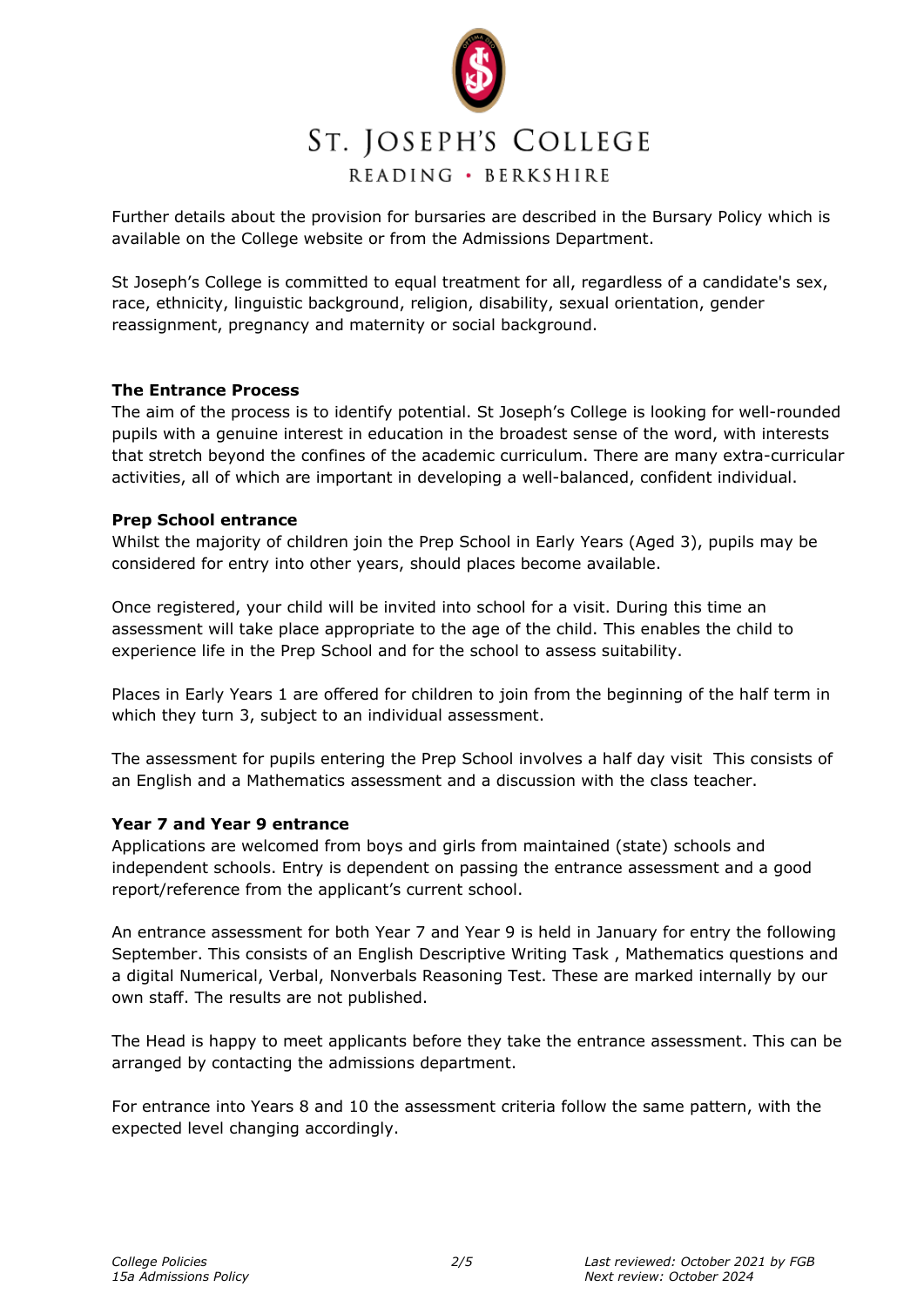

#### **Sixth Form entrance**

Entry into Year 12 is dependent upon an interview with the Head and the Head of Sixth Form and a good report/reference from the applicant's current school. The academic standard is normally a minimum of five good GCSE passes with specific entry requirements for some subjects as listed in the A Level course guide.

#### **Transition between stages of schooling**

St Joseph's College undertakes to accept your child as a pupil from the time of joining the College until the end of his or her next stage of schooling; these stages are:

- Foundation Stage and Infant Department (Early Years 1 to Year 2)
- Junior Department (Year 3 to 6)
- Lower Seniors (Year 7 to 8)
- Upper Seniors (Year 9 to 11)
- Sixth Form (Year 12 to 13).

Progress and performance are closely monitored to ensure a high standard is maintained.

It is anticipated that all children will make appropriate progress and therefore have a smooth transition through each stage of their education. Should this prove not to be the case, parents will be informed of any concerns at the earliest opportunity. The majority of entrants into St Joseph's College remain until the end of Year 13.

#### **Disability and Special Educational Needs**

St Joseph's College does not discriminate in any way regarding entry. The school welcomes pupils with special educational needs providing that its learning support department can offer them the support that they require. We welcome pupils with disabilities provided that our site can accommodate with them.

The College has limited facilities for the disabled but will do all that is reasonable to comply with its legal and moral responsibilities under the Equality Act 2010 and The Special Educational Admissions Policy Needs and Disability Act 2001 in order to accommodate the needs of applicants who have disabilities for which, with reasonable adjustments, the College can cater adequately. The College needs to be aware of any known disability or special educational need which may affect a child's ability to participate in the admissions process and take full advantage of the education provided at the College. Parents of a child who has any disability or special educational needs must provide the College with full written details at registration, or subsequently before accepting the offer of a place.

The College needs this information so that in the case of any child with particular needs, we can assess those needs and consult with parents about the adjustments which can reasonably be made to cater adequately for the child's needs both during the admissions process and, if an offer of a place is made, when they attend the College as a pupil.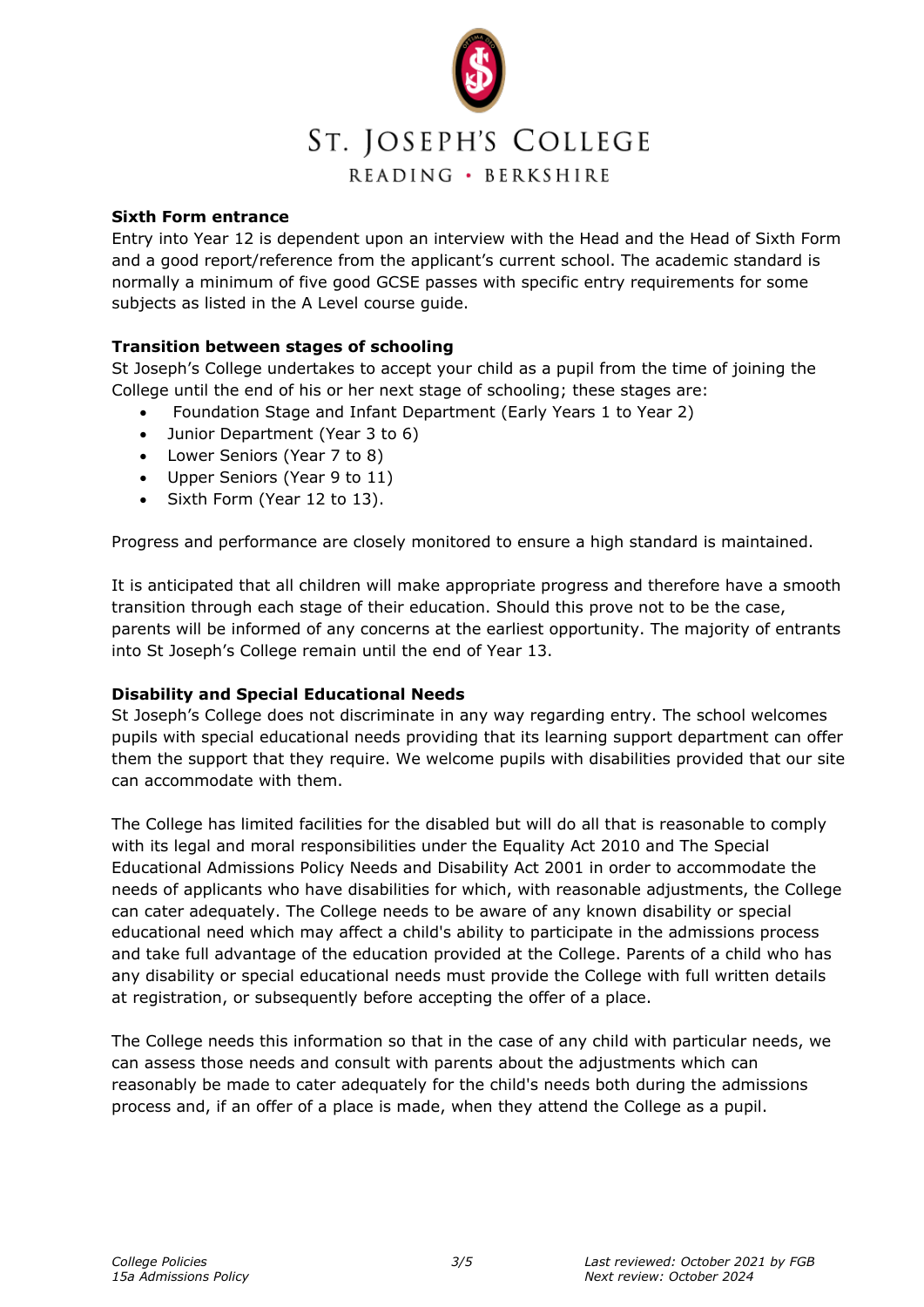

Similarly, if special educational needs or a disability become apparent after admission, the College will consult with parents about reasonable adjustments that may allow the child to continue at the College.

#### **Registration**

Please access further information about the admissions process here: <https://www.sjcr.org.uk/admissions/admission-process/>

Please register online:

https://www.sjcr.org.uk/register-your-interest/

All information requested on the registration form must be supplied in detail as known at the time. Should circumstances regarding information requested change, the College must be informed prior to entry.

Upon registering a pupil, a non-refundable fee of  $£50$  is payable to cover registration procedures and the entrance assessment.

The parents of prospective pupils must be in a financial position to pay fees monthly by direct debit.

#### **Deposits**

Once the offer of a place at the College has been accepted a deposit of £500 is payable. This is returned, less any expenses incurred, when the pupil completes Year 6 or Year 13.

#### **Sibling Discount**

Families which have three or more children in the College receive a 15% discount off the fees for the third and subsequent children.

#### **Complaints and Appeals**

St Joseph's College hopes that parents and students do not have any complaints about our admissions process. However, any prospective parent who wishes to complain about any aspect of the admission process should in the first instance raise the matter with the Admissions Team. Matters unresolved by Admissions may subsequently be raised with the Head whose decision in relation to a complaint about admissions will be final.

#### **Admissions Register**

St Joseph's College will inform the appropriate local authority when a student's name is deleted from the admissions register on certain grounds:

- when the child has been taken out of school to be home educated;
- when the family has apparently moved away;
- when the child has been certified as medically unfit to attend;
- when the child is in custody for more than four months;
- when the child has been permanently excluded.